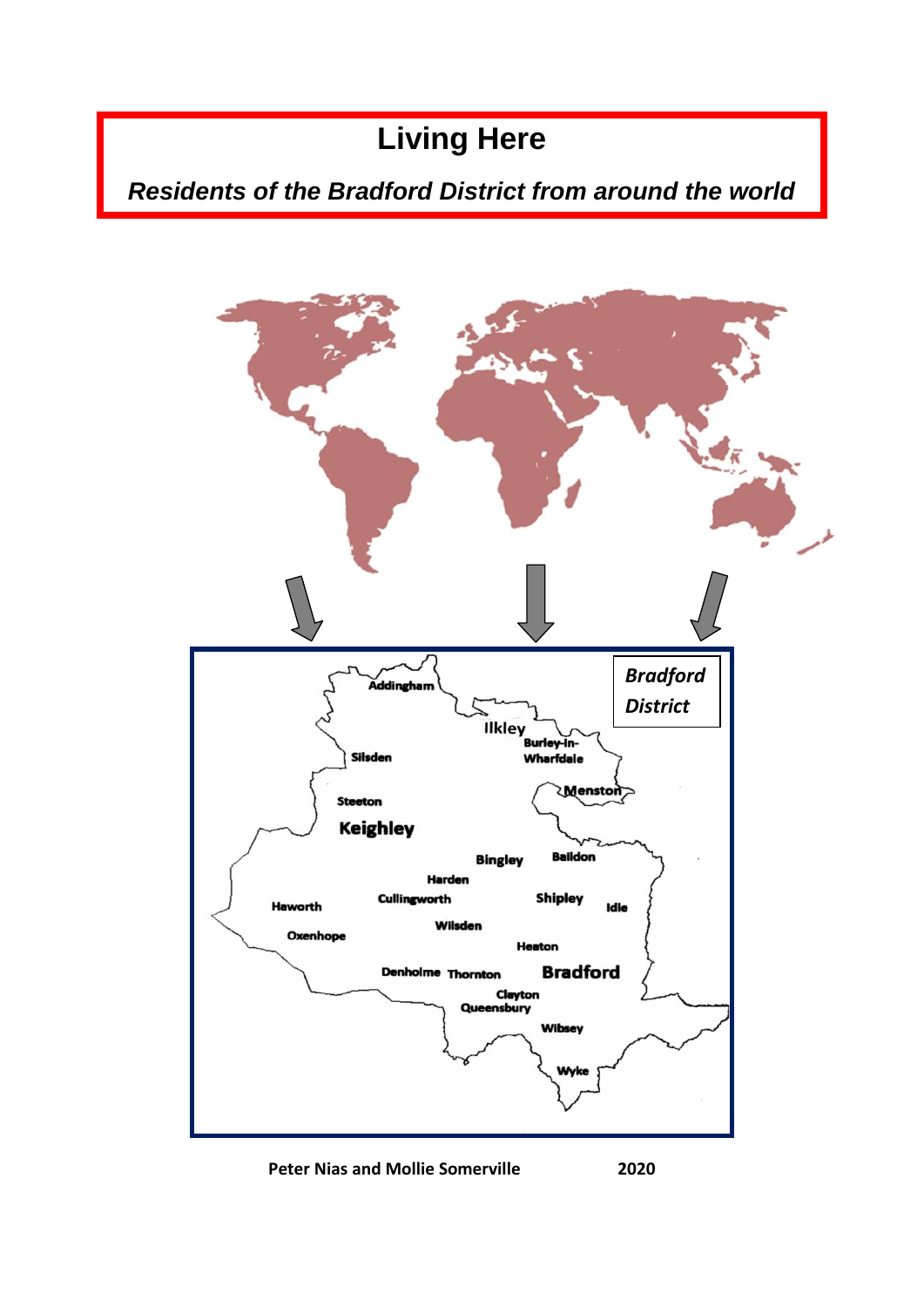# **Living Here**

# *Residents of the Bradford District from around the world 2019-2020*

|                                                                                    | Page                                  |
|------------------------------------------------------------------------------------|---------------------------------------|
| Contents                                                                           | 1                                     |
| Summary                                                                            | 1                                     |
| Purpose                                                                            | 2                                     |
| Examples from the past                                                             | 2                                     |
| List of countries by continent, with interviews :                                  | 3                                     |
| UK & Europe<br>Asia inc Middle East<br>Africa<br>Americas<br>Australasia & Pacific | 3<br>$\overline{7}$<br>10<br>12<br>13 |
| Map of the Bradford District                                                       | 14                                    |
| Appendix 1: Some potential users of the list                                       | 14                                    |
| Appendix 2: Methodology & acknowledgements                                         | 15                                    |
| Appendix 3: Questionnaire and explanatory letter                                   | 16                                    |
| Appendix 4 : References                                                            | 17                                    |

#### \*\*\*\*\*\*\*\*\*\*\*\*\*

# **Summary**

The purpose of this 'snapshot compilation' is to create a list of the countries represented by the *current* residents of the Bradford District 2019-2020 to celebrate its wonderful cultural diversity (it is not a history of migration to Bradford). A short interview was carried out with an individual from each listed country before the March 2020 Covid-19 lockdown.

A total of 82 countries was found, covering each continent of the world. A few residents have a background from more than one country. There will doubtless be residents from other countries not found. The authors will be pleased to hear of these - we do not claim that it is complete. However, we do believe that this is a unique compilation, both to Bradford and cities elsewhere.

This list aims to encourage and inspire those from within and outside the District to use the information for positive creative endeavours

\*\*\*\*\*

Peter Nias and Mollie Somerville **Bradford** Bradford Autumn 2020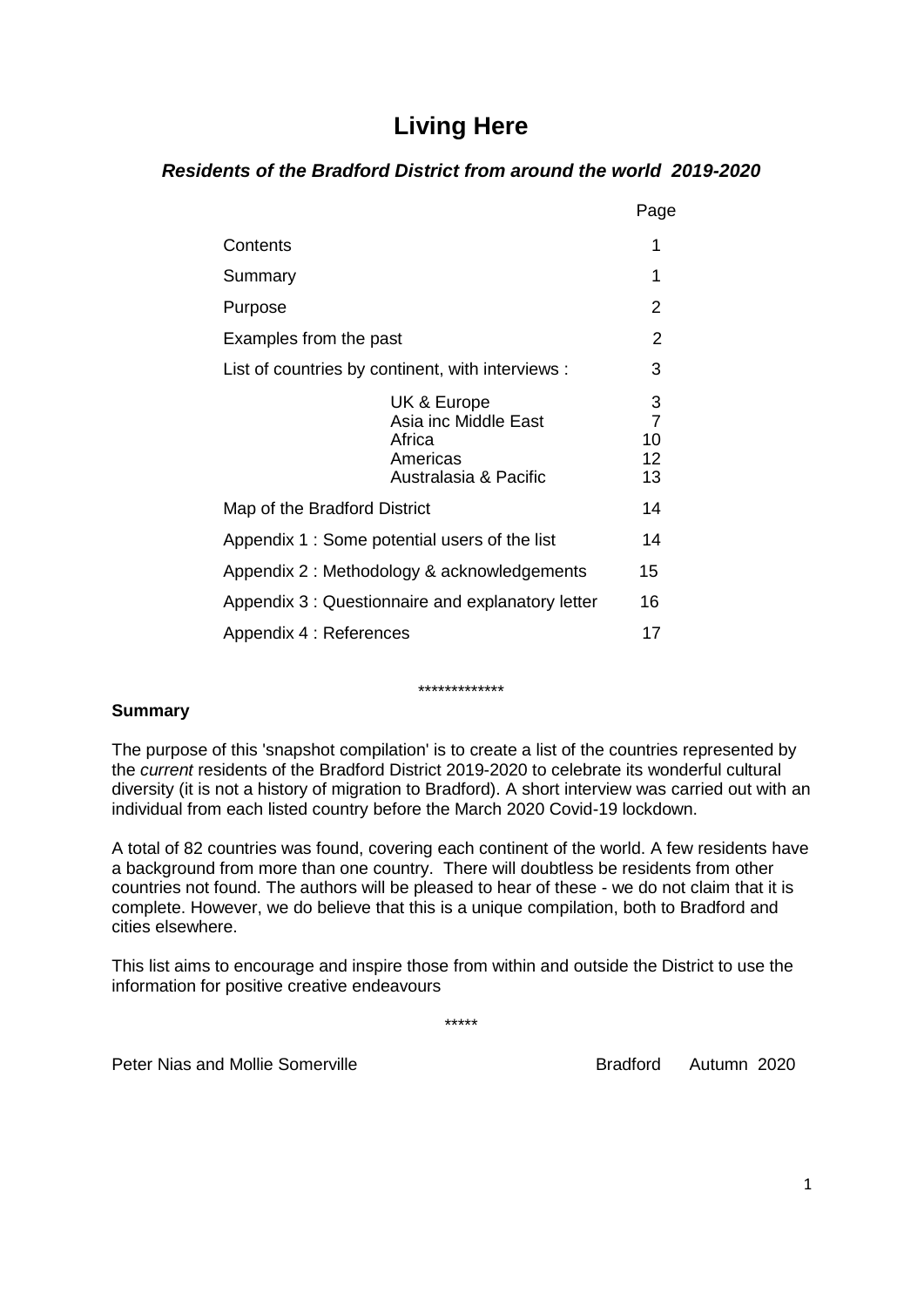# **Purpose**

The purpose of this compilation is to identify the countries represented by some of the Bradford District's current residents in 2019-20 to celebrate its cultural diversity. It includes a very short illustrative interview, in person, by phone or by email, with a Bradford person whose background is from each listed country. They may be first, second or occasionally third generation descendants.

This is an independent initiative compiled and financed by two Bradford individuals. It was not commissioned by or on behalf of any organisation.

# **Examples from the past**

The present situation is nothing new. Bradford has welcomed people from many areas ever since the industrial town burst on the scene in the early-mid 19th century. During that period people flocked there from the British Isles, from Germany, Italy, France, Switzerland and elsewhere. They came in response to the huge demand for mill workers and related employment. In addition, there were refugees from starvation in Ireland and asylum seekers from pogroms in Eastern Europe.

They worked at, and contributed to, many different levels of society :

- Some were leading entrepreneurs who owned mills or associated wool trade businesses. For example, textile merchant Charles Semon came from Germany, and later became Bradford mayor in 1864.

- Others were significant professional people, such as the Fattorini jewellers from Italy who made the FA cup, famously won by Bradford City in 1911.

- There were musicians, like the Delius family formerly from Germany.

- There were Catholic priests from Ireland, a French stockbroker, a masseur from Sweden, a wine merchant from Holland, a wool merchant from Australia.

- There were educationalists like Margaret McMillan from Scotland. There were teachers from Germany.

- There were many thousands of builders, mill workers and domestic servants from Scotland, Ireland, other parts of England, from Germany and elsewhere in continental Europe.

During the mid-20th century, and into the 21st, the city has witnessed continued expansion in the range of country origins of its residents. Some of their stories have been told (as shown in some of the references in appendix 4).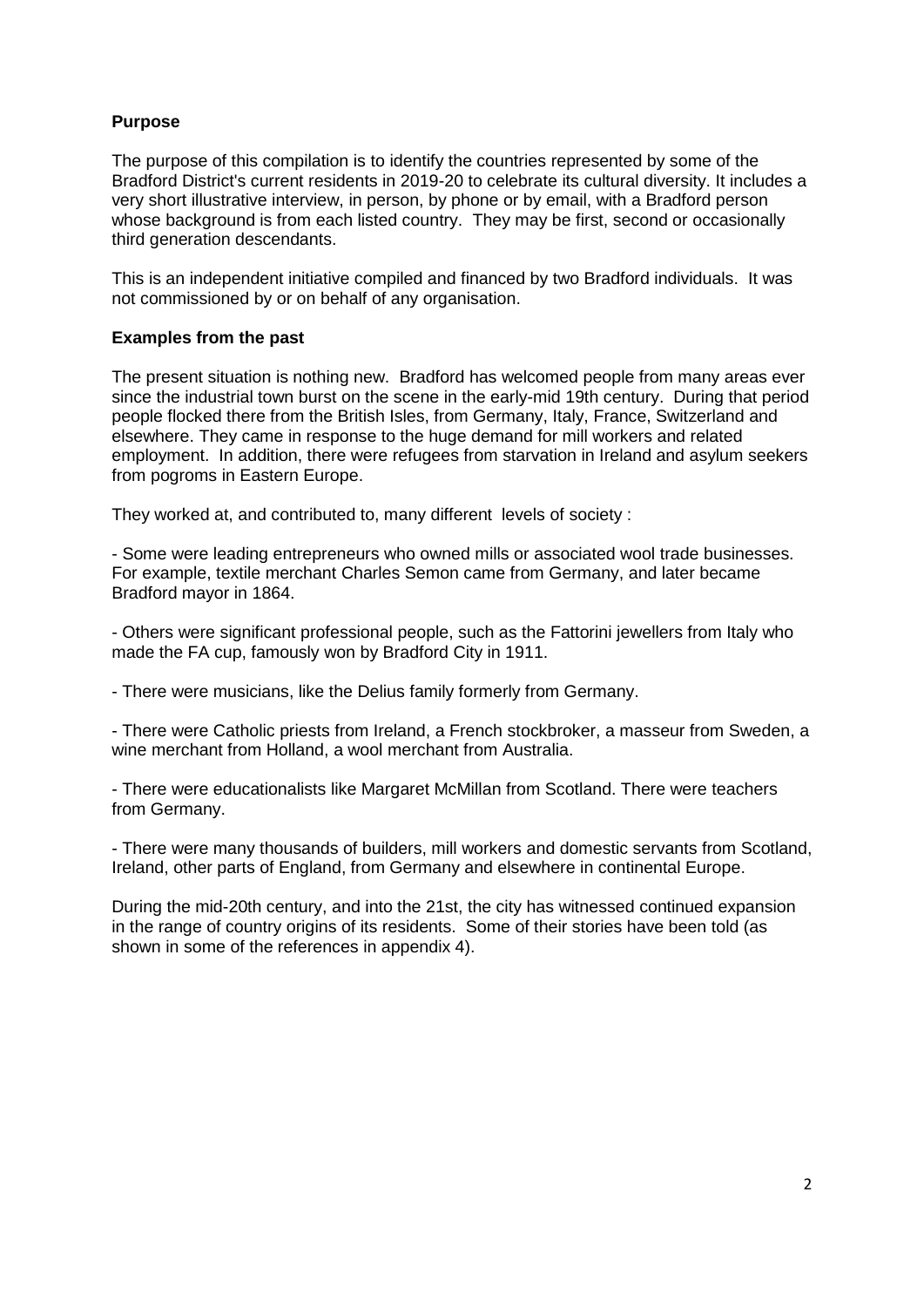# **The Bradford District : The List of Countries**

This list is alphabetical within each continent. This includes several parts of the UK, not least of course 'Bradford' in its own right, plus other parts of England. There are also a few parts of other countries. There is usually one short or longer interview of a person whose background is of that country. A first name or a pseudonym is used.

Some countries are known to be represented but unfortunately no specific contact has been found to interview. These countries are included at the end of each continent. The authors will be pleased to hear from anyone from those, as well as other countries not mentioned.

UK & Europe Asia inc Middle East Africa Americas Australasia & Pacific

# **UK**

# **England (Yorkshire, Lancashire, London), Wales, Scotland, & Northern Ireland**

**\*\*\*\*\*\*\*\***

# **England**

### **Bradford Darren**

I was born and brought up in the Heaton area of Bradford in 1967. As far as I know my parents, grandparents and great grandparents were all Bradford people, living in a similar area. Myself and my 2 brothers, 2 sisters and 2 foster sisters all still live in, or close to Bradford. The furthest away is Otley. I stay in Bradford because I've got a job here and I'm committed to the city and like what's happening : the mirror pool, the Alhambra, the Odeon redevelopment. I'm here for the duration.

### **Lancashire** Josephine

I grew up in Bolton and then went to university in Newcastle and worked 10 years in London before moving here. I'd had my first daughter (now aged 32) and didn't want her growing up in 'aggression-ville London'. A GP job came up and so we moved to Bradford and joined the practice. I later had a devastating stroke and the network of friends I have has kept me going. I've no plans to leave even though all three of my daughters now live away. The best things about Bradford are the Media Museum, the surrounding countryside and the easy access to getting out.

# **London** John

I was born in Surbiton and grew up in South West London in the UK. I came to Bradford in 1974 because I was offered a job and the chance to get a house with a cheap mortgage. I've met other Londoners incidentally but haven't any friends from there living locally. I've stayed in Bradford because of my work and I met and married a local girl.

# **Wales** John

I came to Bradford as a teacher in 1968 and stayed at the same school until I retired in 1990. I'd heard about the teaching vacancy from a friend who was a lecturer in Leeds. The teaching was a "Holiday camp" compared to the jobs I'd had in London, Cardiff, Stockton and Manchester. There was nothing special to draw me to Bradford except the salary and the job. People here are very nice, the pupils were and the neighbours who are mostly Muslim are friendly. I used to go fell walking and it was easy to get out of Bradford to go to the Dales. I wouldn't want to move anywhere else at my age (92), Cardiff is too expensive, house prices are sky high, and I've no relatives there now anyway.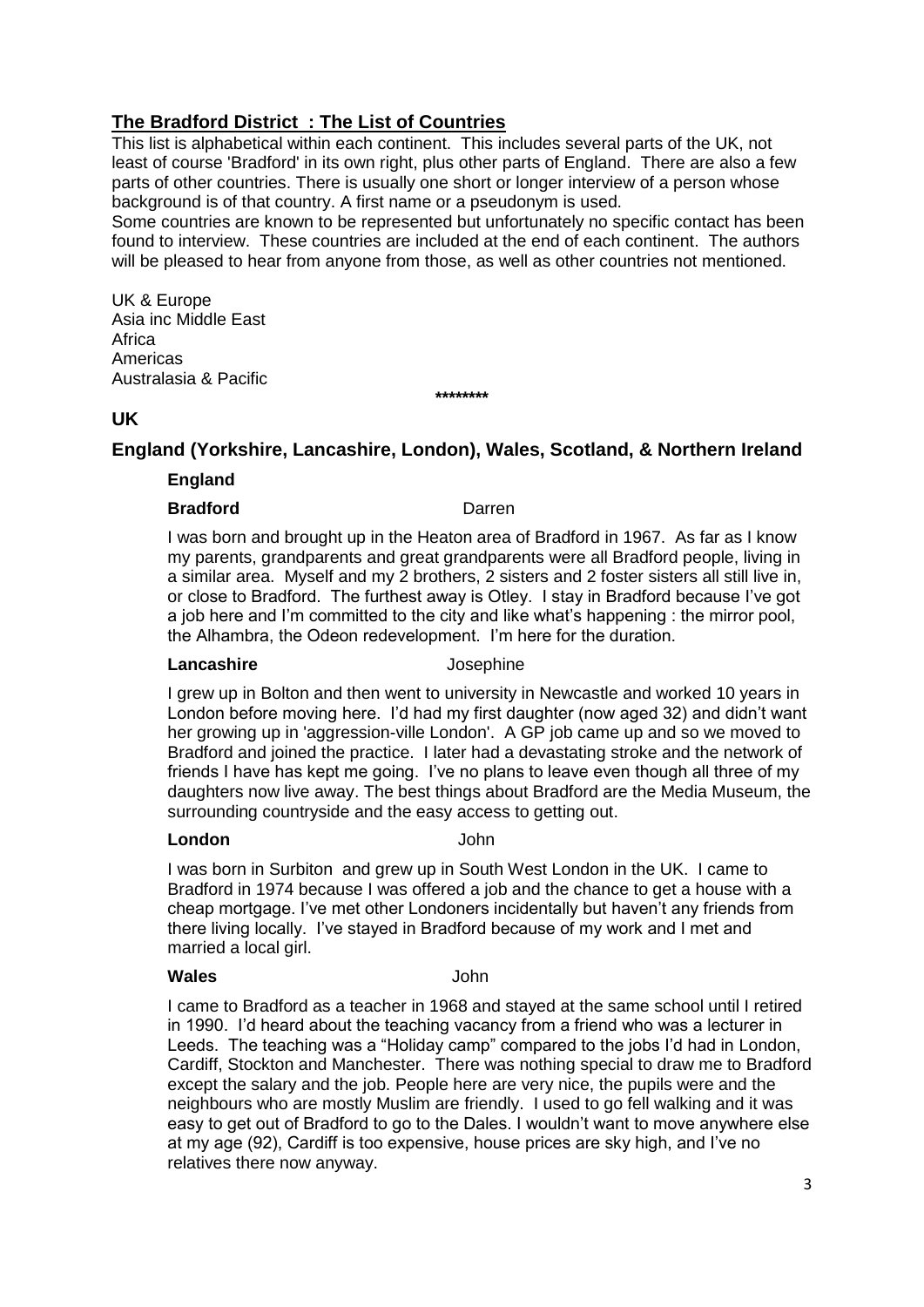### **Scotland Cavin**

Edinburgh was my place of birth and I came to Bradford in 1978 to set up a company here. I've lived here ever since and the best thing about it is the easy access to the Dales and the market towns nearby.

150 years ago the St. Andrew's society was founded in Bradford for people from Scotland. and it still holds 2 main events each year: a Ball and a Supper. Throughout the year there are also events that I participate in too, like organised walks, outings and golf. The membership of the Society is now open to people other than Scots. I've no plans to move anywhere else as long as I'm healthy. I'm quite content.

### **Northern Ireland Seanin**

I was born and brought up in Castle Derg, Co. Tyrone but because of the Catholic Protestant divide the only job I could get as a catholic boy was mending roads. In October 1964 our next door neighbour suggested I go to Bradford where their daughter had got a job as a nurse at St Luke's hospital and said there were plenty of jobs in Bradford. I came over and worked at Grattan and for British Rail before becoming a student teacher in Leeds, commuting by train from Bradford. I got trained as a teacher at college in Manchester and after another job in Leeds got one in Bradford, met my wife to be at the station when both of us were going to Leeds to an Irish club.

In the 70s there were 2 or 3 Irish clubs in Bradford, one was called John Dillon and another Michael Davitt. You got free beer if you sang....and so I did. In 1980 I set up a band called The Wild Geese with an English friend and we're still playing today. Yorkshire people are very friendly and welcoming. Just like at home. The best thing about Bradford is the people. People make the place.

# **Europe**

### Austria **Caustria Gunter**

My mother came from Austria to join her parents in the early fifties. She settled here and so I was born and brought up here. I have always said that Bradford is a good place to be. House prices are low and the cost of living is low too. This means we have more money to spend on doing the things we really like. I go mountain biking and can be in the woods on the canal bank within minutes from my home.

# **Bulgaria & Turkey Maria**

I came to the UK from Bulgaria with my two sons in December 2016. My brother's wife's mum lives in Bradford so we came straight here. I am of Turkish origin. My older son and I both have jobs and my little boy is at primary school. I like Lister Park, the town centre and the people. The school is good for my son and I'm happy to stay here.

### **Czech Republic Czech Republic Czech Republic Czech Sarka**

I came to Bradford in 2002 having first lived in Belfast for a while before my husband got a job in Bradford and I moved to be with him. Since then we have started a family and are very settled in the city now.

### **Denmark** Olau

I was born in Denmark and came to Bradford in 2003 specifically to do a leadership course at the university and also did Peace Studies. After that I wanted to contribute to 'helping my own doorstep' so I became employed in community relations in the city, which I did for many years. I gradually built up a steady relationship with the city which is my home.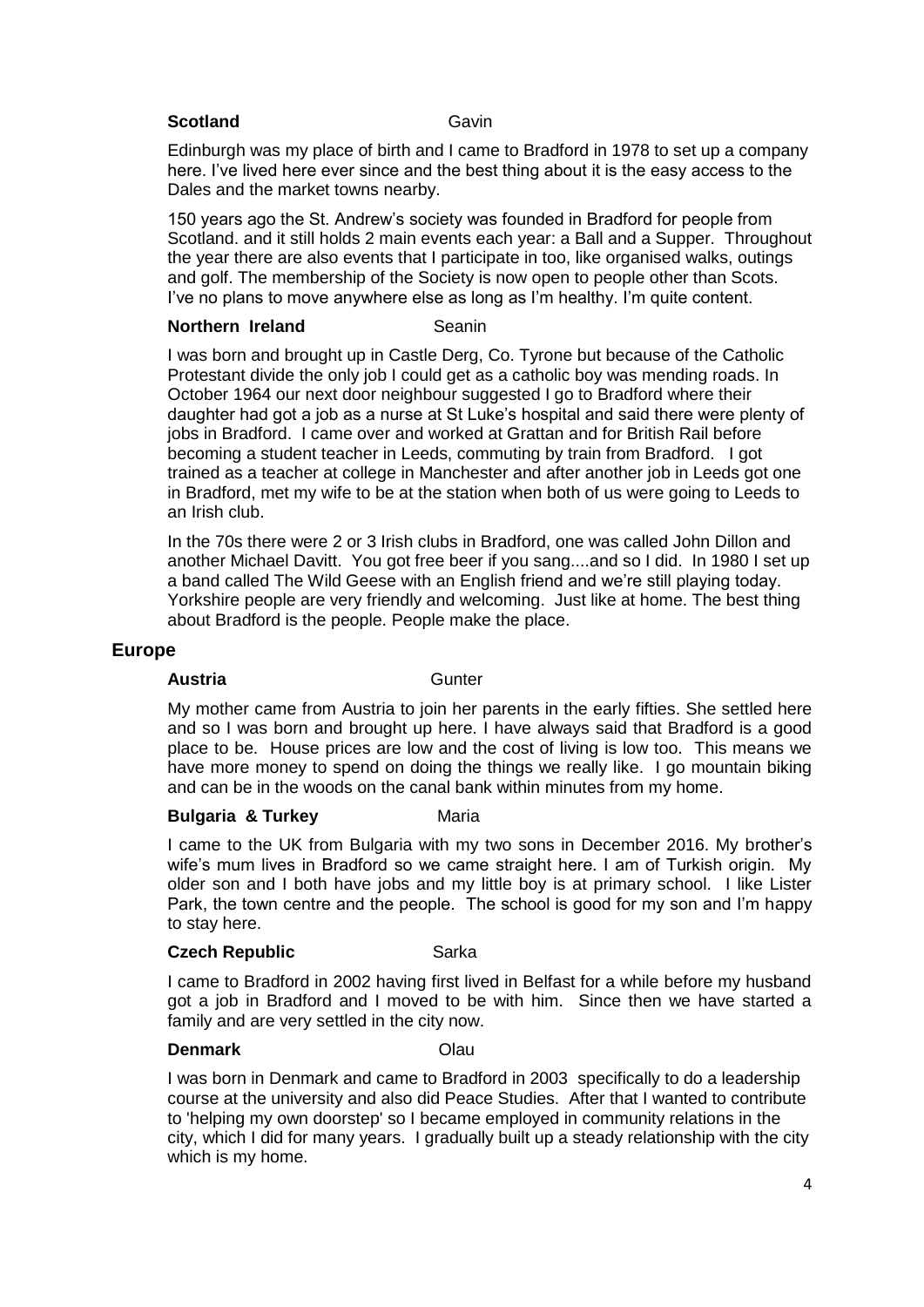### **Estonia Paul**

I am of Estonian heritage, where my father was born. He came to the UK and Bradford just after the Second World War, in 1947. He worked in the textile mills and stayed, as did I, because so many of his and my friends and community were here.

#### **France** Sarah

I come from France originally and moved to UK first to York and then Leeds, before coming to Bradford in 2007. This was not least because it was more affordable to buy a house here. I love Bradford - there are nice people, lots of activities for children and easy access to allotments!

#### **Germany** Erika

I've lived in Bradford for a long time now but came from Germany originally. I had met my husband in Samoa. He was English and got a job in Essex so we lived there for a while. I'd never heard of Bradford until he got a job at the College and we moved here with our young family. I found people friendly, retrained and got a job. After my children grew up and my husband died I did think of going back to Essex or even Germany but then I realised that most of my friends were now here, so I'll stay!

### Greece **Georgiou**

I was born and brought up in a small rural village in Northern Greece. Both my parents were born in north East Turkey (An area called Pontos - populated by Greeks since the  $7<sup>th</sup>$  century BC till 1922, when they were expelled by the Turks because they were Christians and came to Greece as refugees).

I came to Leeds to study Linguistics at the University in 1960. Received my MA in 1963, returned to Greece to do my national service and came back to Leeds in 1965 for PhD studies. Got married and started work as a teacher in Bradford. In 1970 bought a house in Bradford and have lived here ever since.

I don't know of any Greek organised community in Bradford, but there is a large well established Greek Community in Harehills in Leeds, with a Greek Orthodox Church, Saturday Greek School, clubs and committees organising various social functions. The community comprises mainly of Greek Cypriots and Greeks but there are several English and other nationals as members and friends.

### **Hungary Attila**

Yes, my name really is Attila! I came to Bradford in 1957 in a couple of coachloads of other young Hungarian men, after having been in a temporary camp in the Midlands. Whilst in that camp I chose to come to Bradford, as opposed to another place in UK, because I heard there was a local Hungarian football team. I stayed for job reasons, married an English lady and made our home in the city.

### **Ireland, Republic of Sarah**

I come from Dublin and it was in 1978 that I eventually settled in Bradford. I got a job as a librarian at Bradford University and moved here after living in Leeds. I've been in the area, with my husband, ever since.

I like lots of things about the area. I love the countryside, the friendly people, the scenery, the interesting things to do, and there's good transport to get to other towns and cities. I intend to stay here for the foreseeable future.

I've never been involved in any Irish clubs or societies, though I know there's been a few. There are Irish music groups that sometimes come and play in Saltaire for example.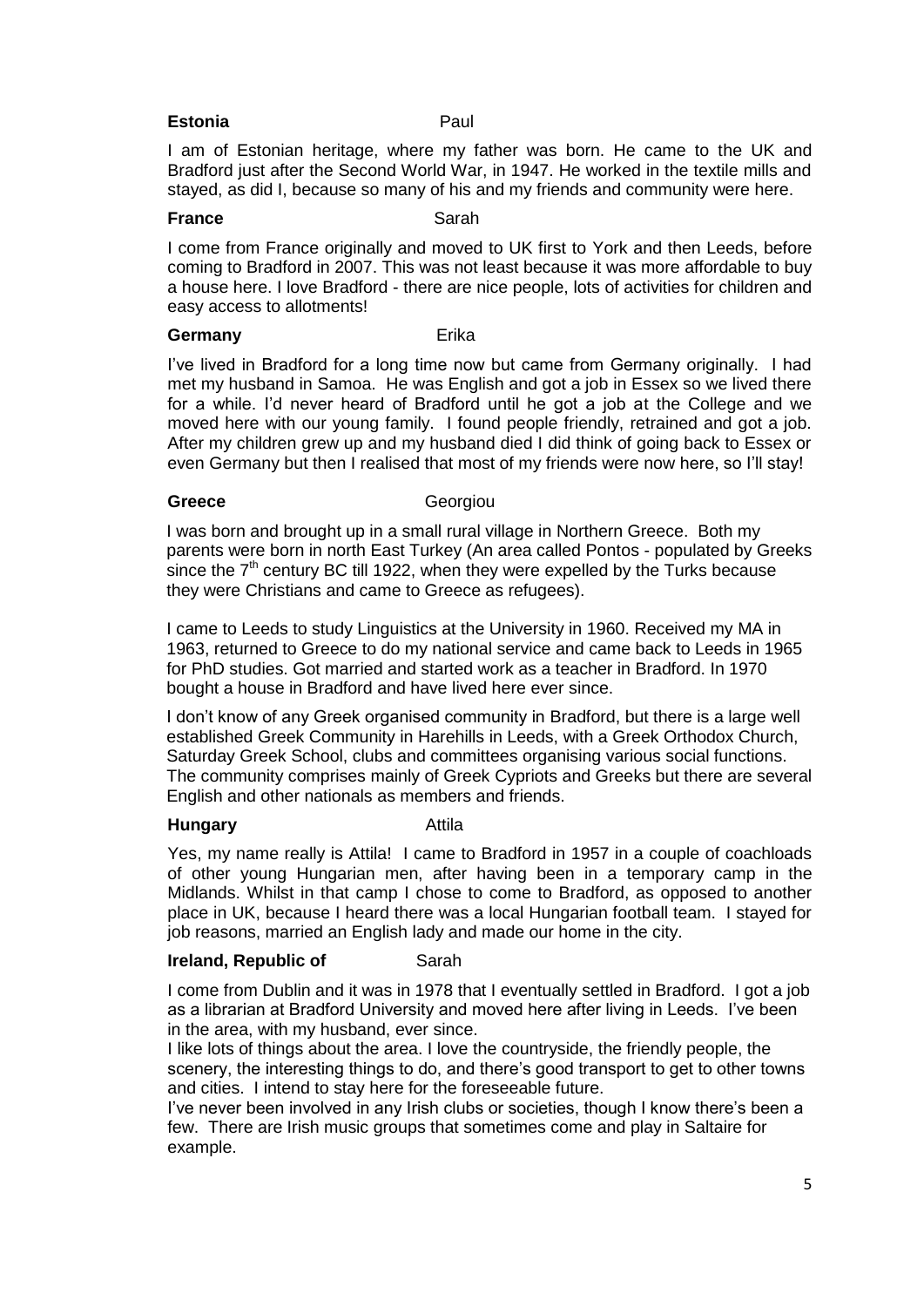#### **Italy Maria**

I came from a small village near Napoli on the 11<sup>th</sup> of August 1961. I had a 4 year contract to work in the UK and was in Essex for 3 months and then transferred to Bradford. I worked at Thornton View Hospital and looked after elderly people. I had no experience and learnt everything on the job, including English. I'm still learning. Once my husband and I had our daughter we decided that the UK would be our home.To be honest I've never really liked Bradford but I have friends and family here.

#### Latvia **Contract Contract Contract Contract Contract Contract Contract Contract Contract Contract Contract Contract Contract Contract Contract Contract Contract Contract Contract Contract Contract Contract Contract Contrac**

I came to Bradford in 2014 primarily for work reasons. I've stayed because I like a sense of adventure, and I have made friends here of many nationalities.

#### **Lithuania** Paul

My father came to Bradford from Lithuania via London in 1955. He came to Bradford because he knew of a friend who was already here and also because he heard that there was a Lithuanian priest and church here too, and that was important to him. He stayed because of the job he got and because of raising a family here.

### **Poland** Maria

I came from Wrocław in Poland to Nottingham in 1960 to visit my brother. There was nothing for me in Poland and I met my future husband. He came from Bradford so I moved here. I still go to the Polish club in Edmund Street and meet up with other Polish people. I like the people in Bradford. They're marvellous. The city's not so good in the last 10 or 15 years though. My children were brought up here so I'll stay of course. What more could I want?

#### **Slovakia Denisa**

I came to the UK first to Leeds in 1998 when I married my Welsh husband. I am a teacher of art. We moved to Bradford in about 2002 particularly because it was easier to buy a family house here than in Leeds. With my family here Bradford feels very much like home, and I have work here.

### **Spain** Maria

I went to Spain when I was 9 and spent 14 years there with my family. In 1998 I got a job in Shipley and found somewhere to live in Bradford that was convenient. I really like Heaton, the area I live in. I like everything about Bradford: the people, transport, the location of being near other cities too. If I wanted to speak in Spanish to other people I could go to the Spanish Circle. I'd like to live in Bradford long-term. There would have to be a "force majeure" to get me to move.

### **Ukraine** Teresa

Both sets of my grandparents came to the UK from Ukraine via Germany after WW2, as displaced persons. My grandparents had a tough time and dreamt of going home but were not able to do so. My father was born and brought up in Bradford and met my mother at a dance at a Ukrainian club. I grew up in two different traditions - Ukrainian and British. I liked the special food, religious family traditions, especially at Christmas and Easter. I like Bradford because the people are friendly here and I enjoy meeting people of different faiths, backgrounds and nationalities. Also there is still a Ukrainian Community here so I can maintain that link to my background. Also I like the coat of arms of Bradford 'Labor omnia vincit'. I learnt it in Primary school and have always remembered it. I've no plans to move away at present. Bradford has good transport connections to other places and good local buses too. It won't flood here with all the hills!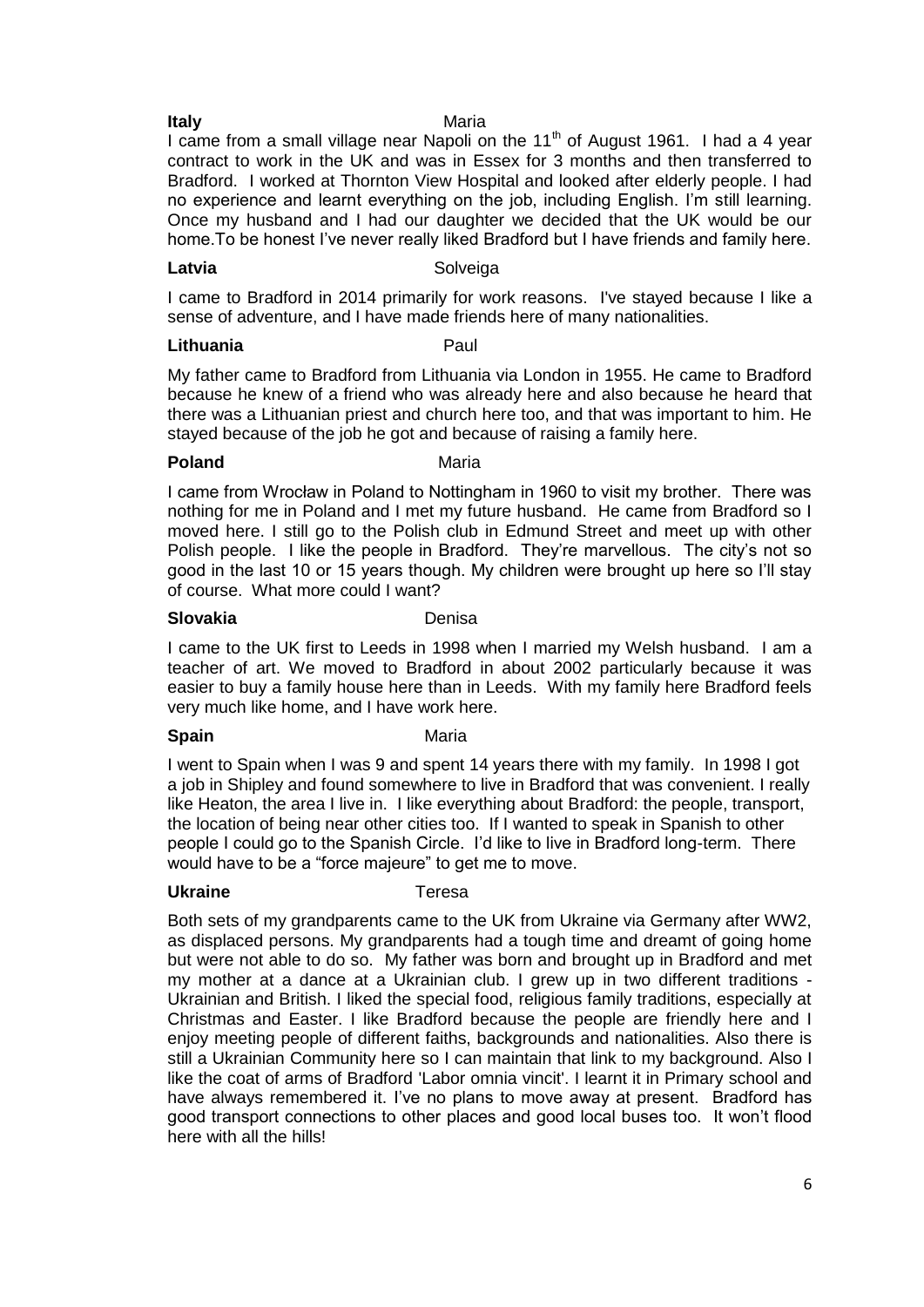*Known to be present but not located to interview* : **Albania, Romania** 

# **Asia & Middle East**

### **Afghanistan** Maryam

I came to Bradford in 2003, it was the first place in the UK I came to. I've lived here ever since. I met my husband and married and we have 3 children now. My eldest has started secondary school. We will stay in Bradford at least until they have all left school. If they go to Uni in another city we may move there.

I think the best thing about Bradford is the diversity of people. I feel very comfortable here and have friends from different communities

### **Bangladesh** Amria

My parents came to Bradford from Bangladesh in the 1950's for work. I was born in Bradford and have stayed here although some of my siblings have moved away. I stayed because of the sense of community.

### **Bhutan** Kumar

I came as a refugee from Bhutan to Bradford in 2012. I'm settled here and am a member of a church community. My family is here. There is a small community of people from Bhutan and we sometimes meet together. I like the hills of Bradford. And the people are ok.

### **China** Tiao

I came here from China in 2016 to join my wife and child. I have many friends in Bradford. I like it here. There are many Chinese people here too. I don't know if I will stay in Bradford or not.

# **China - Hong Kong Ann**

I'd visited London and Birmingham for work and holidays before coming to Bradford to settle here in 2011. My husband lives here and we're staying for family reasons. I don't know anyone else from Hong Kong. I like Bradford because it's small. It's compact. There's no need to go far to get whatever you need. We'll probably stay here but it depends on my husband really.

# **Myanmar** Win

I come from Rangoon in Myanmar and arrived in Bradford for work in 2018. My job involves quite a bit of travelling and I'll stay in Bradford as long as it's convenient for the job. There were a few students from Myanmar I met last year but I think they've all gone back there now. Otherwise I don't think there's anyone else.

# **India - Kutch, & Uganda & Kenya** Jay

My parents and grandparents originally came from Kutch in western India, which is where I regard as my place of heritage. They later moved to Uganda and then to Kenya before coming to the UK, where I was born. I have lived in Bradford since 1995 to which I came for university studying and then for employment reasons. I've stayed here because of family and work. I haven't come across anyone else in Bradford originally from Indian Kutch.

# **India - Punjab, & Kenya** Mussarat

I was born in a small town in the Punjab but when I was 4 we moved to Nairobi in Kenya because of Partition. I got married in Nairobi and had two children there. My marriage didn't work out and so I decided to come to the UK with my children. I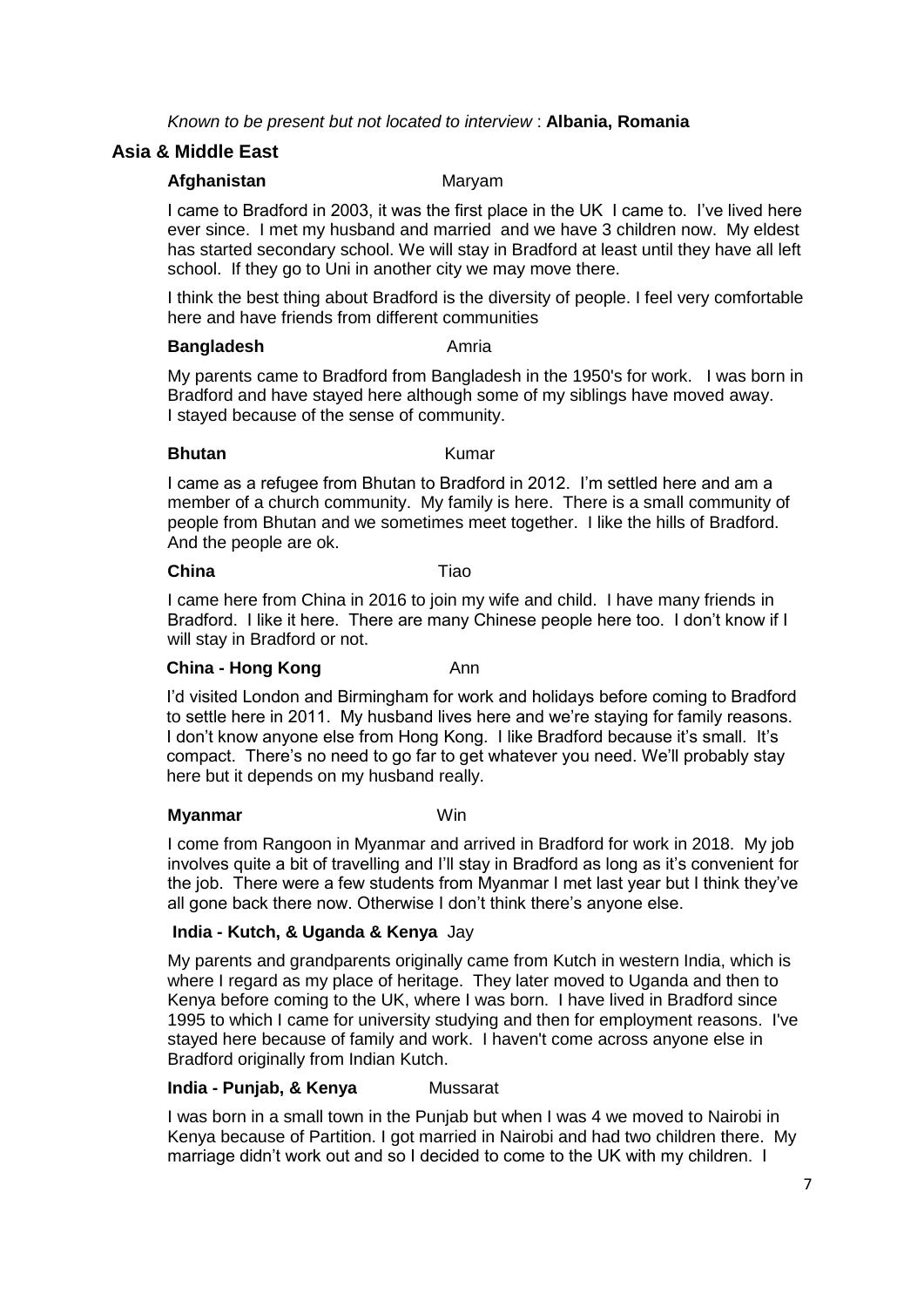joined my sister in Bradford in 1970. My children could already speak English because they'd used it at school in Nairobi and they settled into school quickly.

After a year I got a job in a sewing factory and went to English classes on a Saturday morning. I was made redundant twice but always worked in sewing factories, ending up at Seymour shirts. I like Bradford where I live because everything I need is near. I'm not well now but I can get out every day. Local shops have everything I need and my neighbours are very friendly and helpful. Why would I want to move? The people are the best thing.

### **Iran** Nayar

I came to Bradford in 2015 as an asylum seeker from Iran. When I moved from a hostel I was given a house to live in Bradford. I like it here because there is a mixture of cultures and generations. It's easier to fit in. It's not as big as Leeds or Manchester. I don't know my future, it will depend on college or work.

**Iraq** Aido

I've been in Bradford for more than 5 years now. I came straight here. At first I didn't like it here because I had no friends and everything was strange and different. I've settled now and have made many friends. People are friendly and they listen to you. Now I'm studying and volunteering in lots of different places. I love the mixture of people, the different languages, cultures and religions.

I'm not sure about the future but my friends are here and I feel in the community.

### **Japan** Yoko

I originally came to London with my then husband who was from Poland. We had come in 2007 because we wanted to live in an English speaking country. I came to Bradford in 2017. My current partner is from Bradford and his family is here. Bradford is a lot cheaper than London; the environment is better and people nicer. The rent is cheaper too. We have a small child now and we have support from the wider family. The best thing about Bradford is its people. They smile at you in the street!

I know one other Japanese person here but there's no community association. I think there may be (an association) in Leeds.

I'll stay in Bradford because I like it here. I'm settled and have made good friends, There are good playgroups and parks near where I live. It's good for my child.

# **Pakistan - Azad Kashmir** Abeda

I was born and brought up in the Mirpur region of Azad Kashmir in a town called Dudiah. I came to Bradford 50 years ago to get married and my daughter was born 9 months later.

I like living in Bradford because there are lots of people from my community living here. I can speak my own language to them and there are shops that sell everything I need. There's no reason for me to move.

# **Pakistan Miriam**

I came to the UK in 1985 to join my husband who was already here. We've lived in Bradford all the time except for a year and a half when we went to Southampton. In 1986-7. I was glad to come back to Bradford.

I like Bradford because there are lots of Asian people here. There are classes and groups I can go to. There's an exercise class too. I like the city centre for shopping.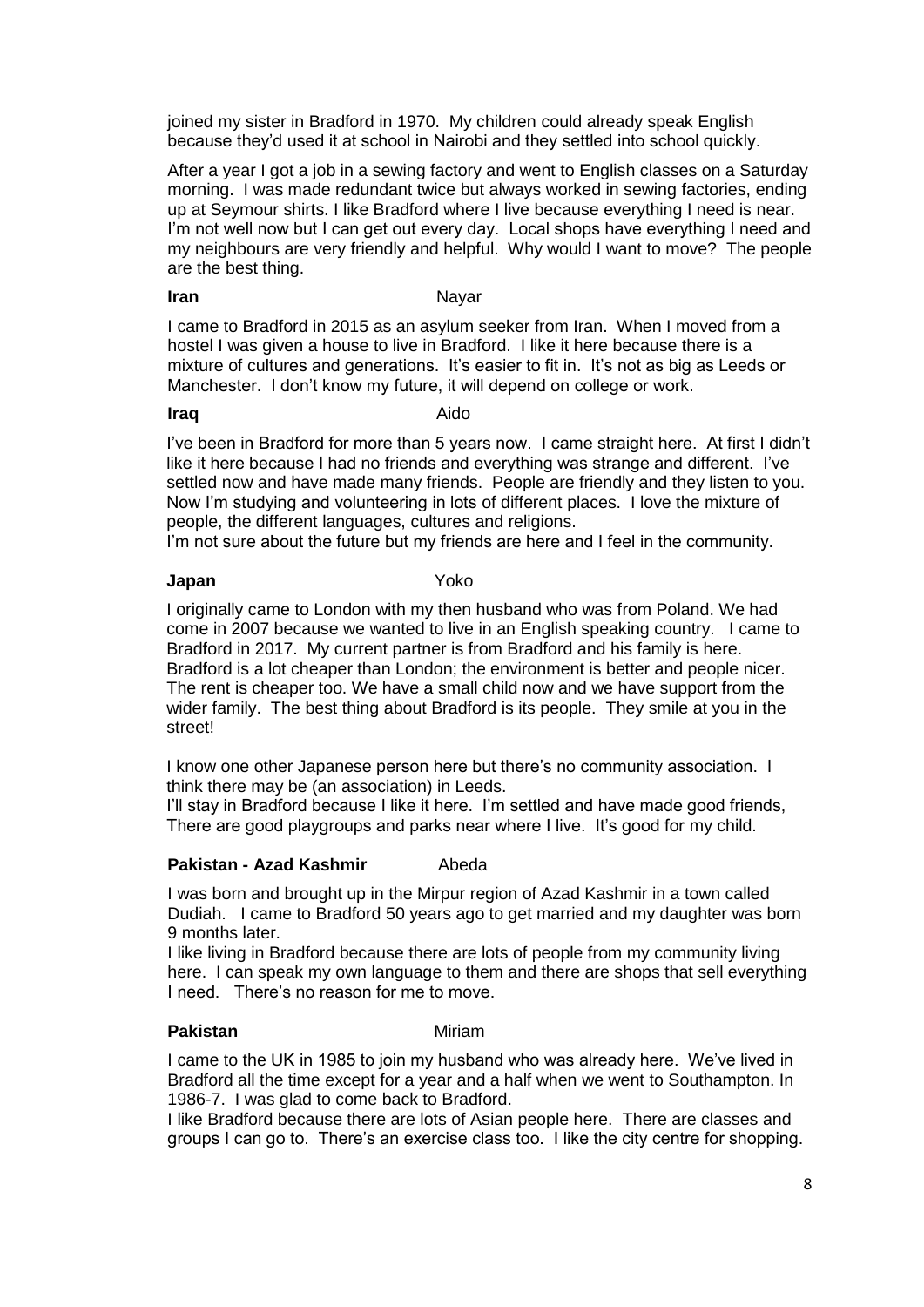My husband wants us to move to Manchester where my son lives and my husband's relatives live. I don't want to go because my daughter is here and my two deceased daughters are buried here.

### **Palestine** Ghassan

I came to Bradford in 2019 because of the war in Palestine. I like Bradford particularly because of the cheaper housing and cost of living.

#### **Philippines** Lisa

My parents came from the Philippines in 2000 but I was born here. They came to work for the NHS and have stayed since. Bradford is very quiet. That's why they like it but I want to study abroad somewhere. There's no clubs for those from the Philippines but there are lots of functions and events when everyone meets up.

#### **Russian Federation Ana**

I came to Bradford in 1997 to study for an interpreting and translating degree for International Business degree at the University. I met my husband here and we started a family.

### **Syria & Armenia** Rozalin

My grandparents family were Armenian but left because of the genocide and went to Syria, where my parents and myself were born. We had to leave Syria in 2014 because of the war and came to the UK as refugees. So my family have had to move twice in two generations because of conflict. There is a larger Armenian community in Manchester where I would like to be, but it is good in Bradford. As well as English I can speak Armenian and Arabic, and feel both Syrian and Armenian.

### **Turkey - Kurdistan Manuel Reving Keving**

I came alone to the UK in 2015 and lived originally in Sheffield and then moved to Bradford in 2019. I have a few Kurdish friends here and have made other friends too. Life here is easy and it's cheap for rent, shopping....everything. The best thing is the people. I'll stay here though there are some things that are bad like bad driving and litter in the streets. People are sometimes rude too.

### **Vietnam** Quang

I came to the Bradford District from Vietnam in 2006 and created a business. I've stayed because I've been able to have successfully established my business.

### **Yemen** Mona

My grandfather was born in Yemen and worked as an mechanic for the British army when there was the base in Aden. He came to Bradford in the 1950's. He was the first Arab in Bradford to be in the military. My parents were born here although I was born abroad but now live in the city. My family and I have very much made their lives here.

*Known to be present but not located to interview* :

# **Kuwait, Saudi Arabia, Lebanon, Thailand**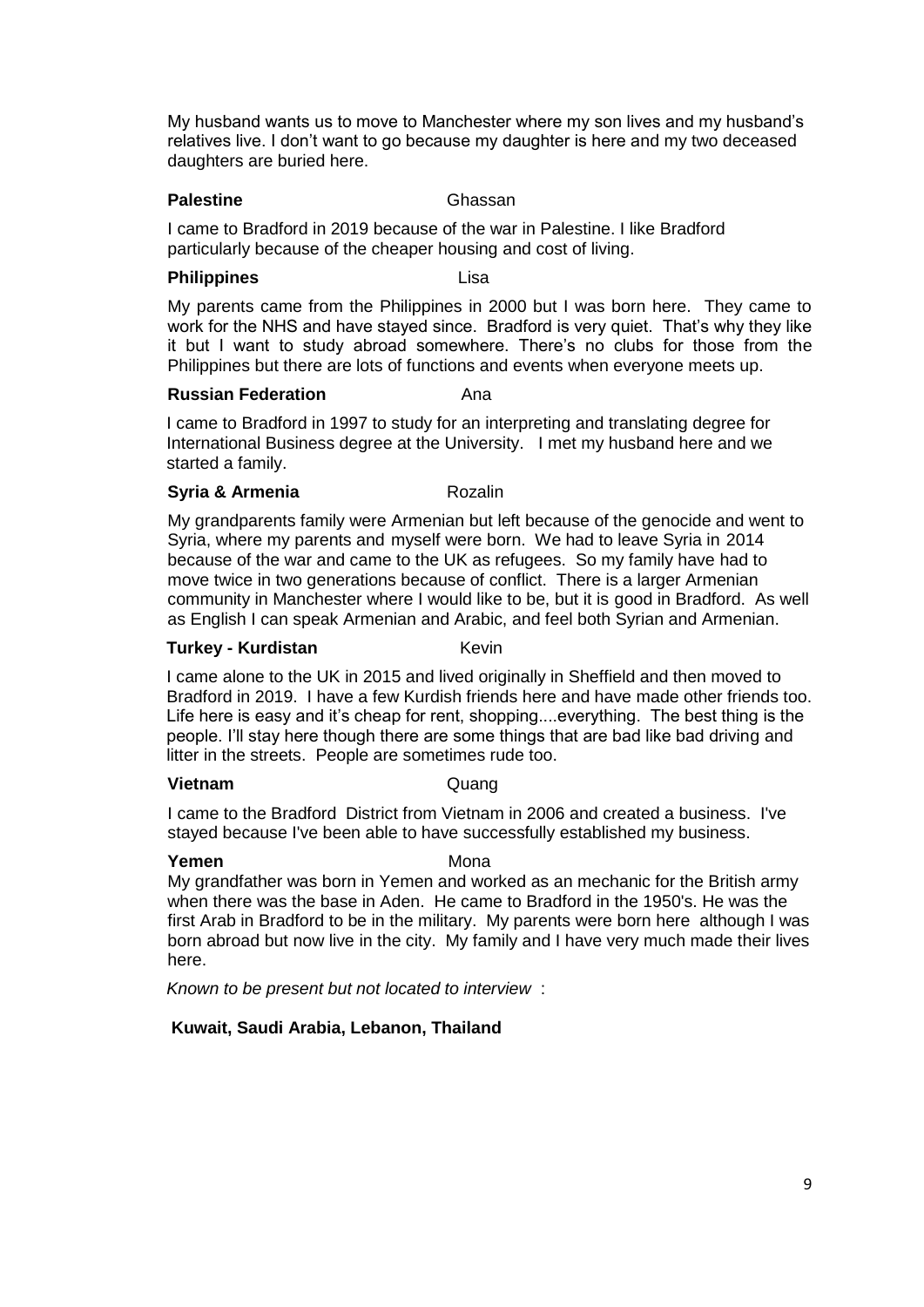# **Africa**

**Burundi** Mabel

I came to Bradford in 2019 to join my husband.

### **Cameroun** Lydia

I came to the UK via Spain but once in the UK I came straight to Bradford in July 2019. I like the social life and my children go to good schools. I have 5 children but the smallest is only 2 years old. The schools are only 10 minutes walk away. I like the feeling of community in Bradford and hope I can get a job here. I have good neighbours. We respect each other. Bradford is good for families. There's all sorts of free things for children to do. I'll stay here because of the children.

# **Democratic Republic of Congo** Furaha

I was born in Rwanda but lived as a child in the Democratic Republic of Congo before coming, as a young person, with my parents to Bradford in the early 2000's. I call myself British-Congolese. After having studied here I now work in the city. There is a significant Congolese community living and working here, meeting together on social occasions and also by exchanging news online.

**Egypt** Akram

I came to Bradford in 2016 to study. When I finished that I was and am employed locally. I like the mixture in the city and have built a relationship with kind people here.

## **Eritrea** Mehrep

After coming at first to London as an asylum seeker, I came to Bradford in 2002 where I have lived since. I really like the mix of different cultures in the city. I am happy here although if it becomes peaceful in Eritrea I would like to return.

# **Ethiopia** Sosena

I was born in Ethiopia and first came to Bradford in 1986, coming to marry a Yorkshireman. I've stayed here because of the welcoming Yorkshire people and the wonderful countryside.

**Guinea** Kerefella

I came to Bradford in 2005 having first come to the UK to Birmingham. It was through a friend that I moved to Bradford. I have stayed because I've more good friends in the city since then.

# **Sierra Leone George**

I originally came from Sierra Leone to study in Bradford. After that I left to do training in Nottingham and then had a job in London. Then in 2000 I had the opportunity for a posting to Bradford. Since I had been in the city before and liked it I chose to come back and have been here ever since. I've stayed not least because people around where I am have been so kind.

# **Nigeria Fayat**

I come from London and am of Nigerian background. I speak Yoruba as well as English and came to Bradford to finish my Masters in Leeds in 2017. Bradford is calmer than Leeds and is not so frenetic. I chose to live in Bradford because I don't like the big city. I'm not sure of the future but I've found a church community here and am happy.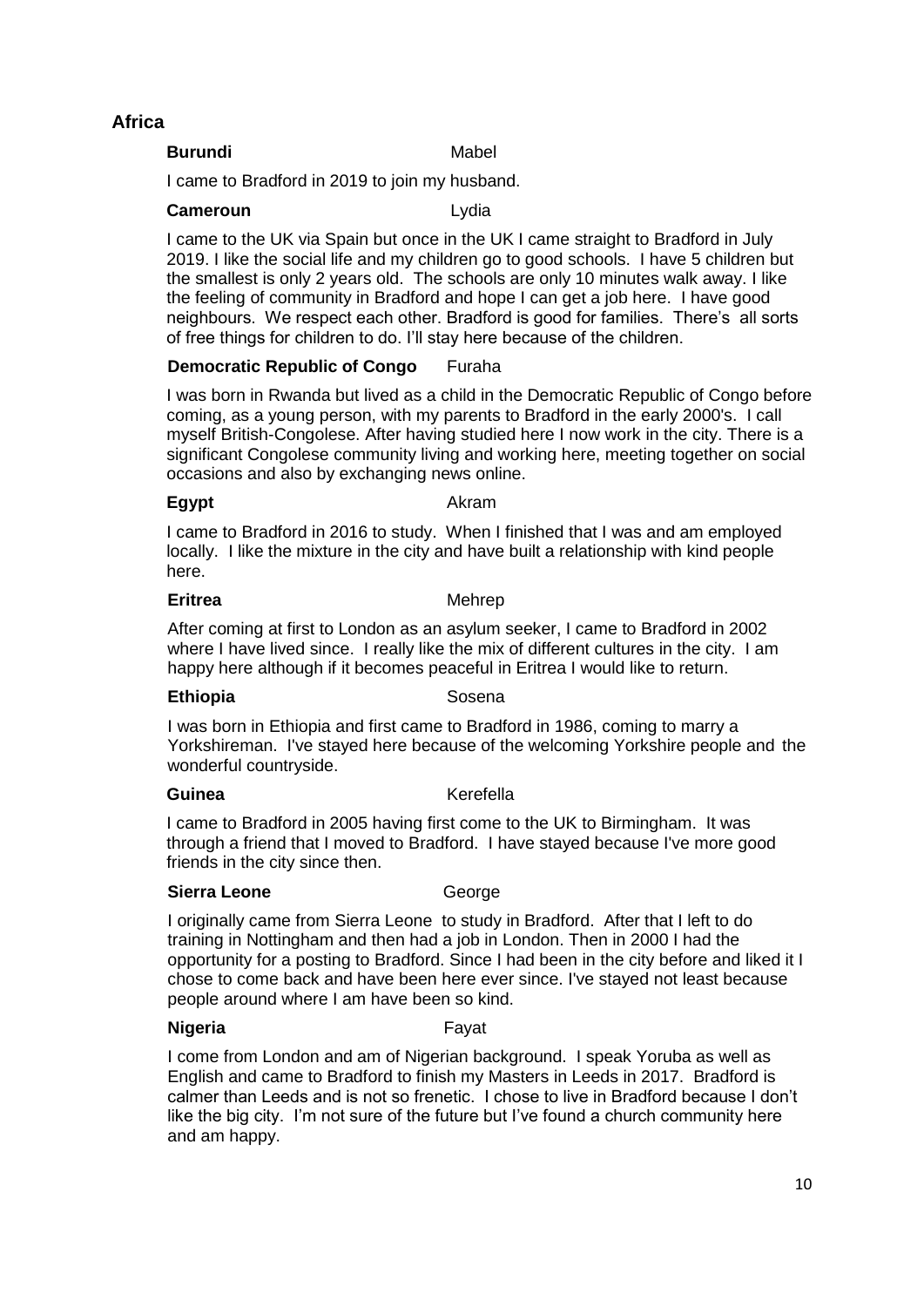### **Gambia** Fatoungie

I came to Bradford in 2015 and have been here ever since. I like to join in with people at social events, like BIASAN on a Thursday evening. I've only been coming here for the last 4 or 5 months but it's really good. I've only met one other person from Gambia in Bradford. I think I might move to Manchester because it's a more lively place and easier to get a job there.

### **Kenya** Sarah

I came to Bradford in 2001 to study at the university. I later started to work in Bradford and then in Leeds. I now have a family and will be remaining here.

### **Malawi** Sarah

I came to Bradford 15 years ago. I'd never lived anywhere else in the UK. Bradford welcomes refugees from all over and everyone is helpful. People say "Hi" to you. I've been welcomed in church. I like that there are people of many different backgrounds here. I don't know where I'll be in the future. Maybe I'll travel to visit other places and then decide.

### **Mauritius** Khateejah

I was born in Mauritius, an island in the Indian Ocean, and came to the UK when I was 17, living in London for some years. I then came to Bradford and married here and brought up my family. We have stayed here because we've put down our roots, are part of the local community and very much like it. We also like the diverse population of the District.

#### **Morocco** Chaymae

I came to be with my born in Bradford partner in 2016. As a Muslim I find it is a very welcoming and a safe city.

### **Somalia Hawo**

I came to Bradford in 2015, having first left Somalia for Kenya as a refugee. I like it in Bradford, with my children.

### **South Africa** Letsatsi

Coming from South Africa to Keighley was an experience. My parents had come here to work in the health and public services when I was a toddler. I then went though primary and secondary school and have now graduated from university. I still live in the District.

### **South Sudan** James

I was born in what is now South Sudan and came to Bradford in 2018 as a refugee. I like it very much in Bradford and would like to stay.

### **Sudan** Gabreel

I was born in Sudan and came to Bradford in 2014 initially as a refugee. I have stayed because of the sense of community, especially but not only as amongst the Sudanese community.

### **Tunisia** Haneim

Myself and my husband came to Bradford from Tunisia in 2016 when he came for employment in the District. We've stayed because housing is relatively cheap.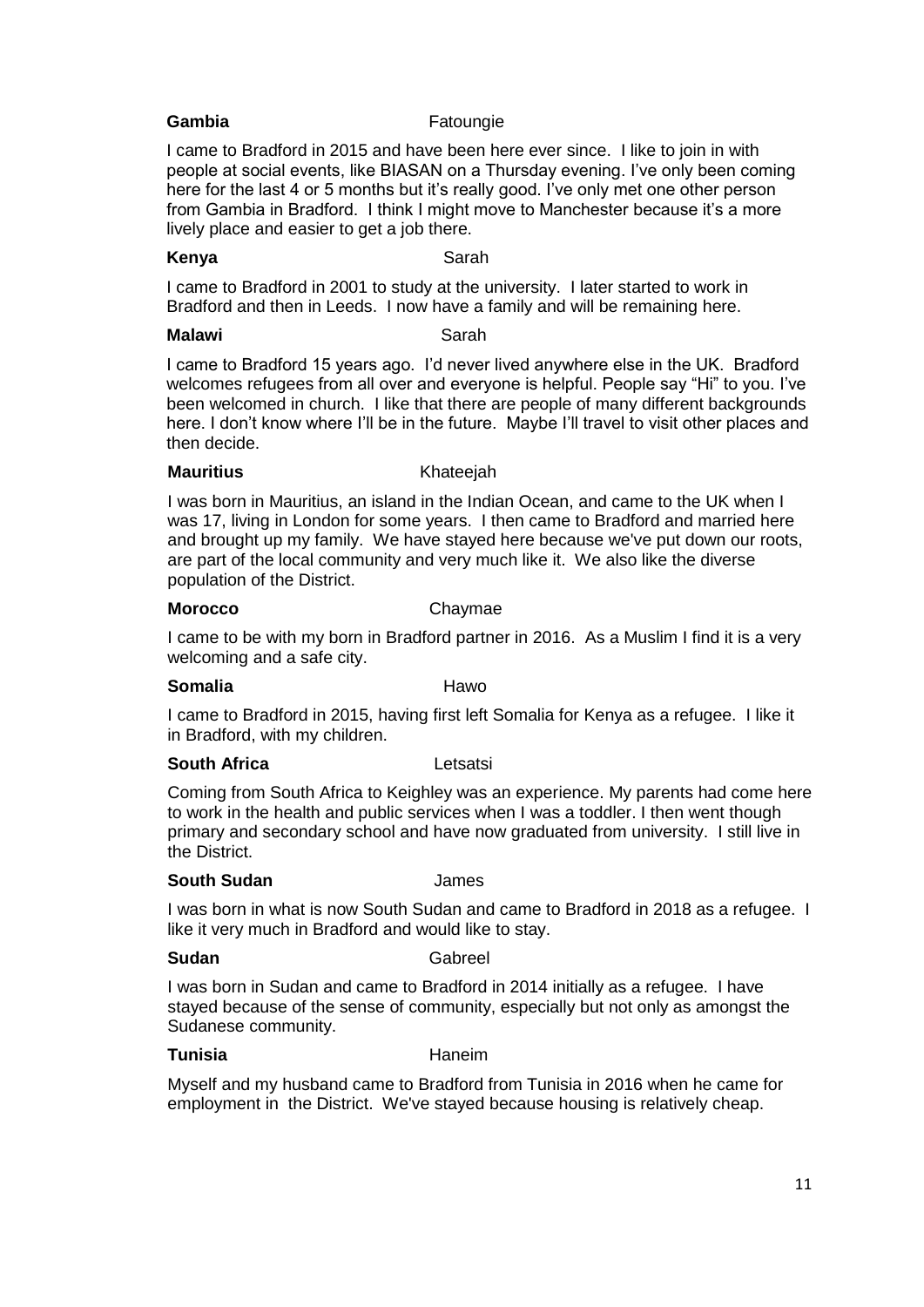### **Uganda** Chris

I'm originally from Uganda but I came via Kenya in 2015. I finally got to Manchester airport in July 2019 and came straight to Bradford.

I really like it here because it's quiet and not overpopulated like Leeds. Housing here is good and cheap too. I'd like to stay here but I'm finding it difficult to get a job and both the course I'm doing and the voluntary work are in Leeds. Maybe I'll get a job in Leeds and travel from here.

#### **Zimbabwe** Ria

I came to Bradford in April 1991. I had left Zimbabwe two years before and had worked for a Christian missionary society in Pakistan and was then given the opportunity to either come to Bradford or go to Chicago. I chose Bradford and have been here ever since. It's the longest time I've ever stayed anywhere. I like the diversity of people best of all. I'm not too sure about the future but think I'll probably stick around here.

*Known to be present but not located to interview* : **Ghana, Senegal, Algeria**

# **Americas**

#### **Brazil** Isabela

I came to Bradford in 1997 but had been in Leeds prior to that. I was a lecturer in Portuguese. I came to Bradford to help my sister and brother in law with childcare for their son as they were both working. I was studying for a dissertation. I then went to Swansea for 7 years and set up a department of Portuguese at the university there. After that I would have gone home to Brazil but decided to stay here to care for my sister; it would be cruel to leave her now. I love Bradford. It has the best park in the country. I know every tree in Lister park and have taken photos of all the different seasons over the years. I love the history of Bradford and when I hear people criticising it I tell them to read about the history then they'll love it. There are a few families and individuals from Brazil in Bradford but we're not in touch.

### **Canada** Judy

I first came to Bradford in 1987. My husband was originally from Bingley, and had emigrated to Canada where we met and married. He developed very serious heart problems and wanted to come back to Bradford to be near his family. He passed away in 2000.

I've stayed here because I love Yorkshire- it's a beautiful county and I have felt welcomed and at home. More importantly, my son who has a learning disability was able to access special education and has done very well here including theatre at Mind the Gap Theatre Company. I have travelled more here in the UK than I ever did or probably would have back home. I was able to work with carers and get involved in helping with support groups both in running them and now taking part. I have made a home here and plan to remain. I enjoy working in our local community and within our church - St Michael's and All Angels - they've become my family.

#### **Chile Antonia**

I am from Chile, and my paternal grandparents were from Spain. I came to the UK and to Bradford in 1974 following the political problems in Chile after the coup d'etat. My husband was a socialist and they were being imprisoned, tortured and killed. We stayed in the city because we were welcomed. Then her son needed a lot of hospital care as a child and they got excellent care at St Lukes.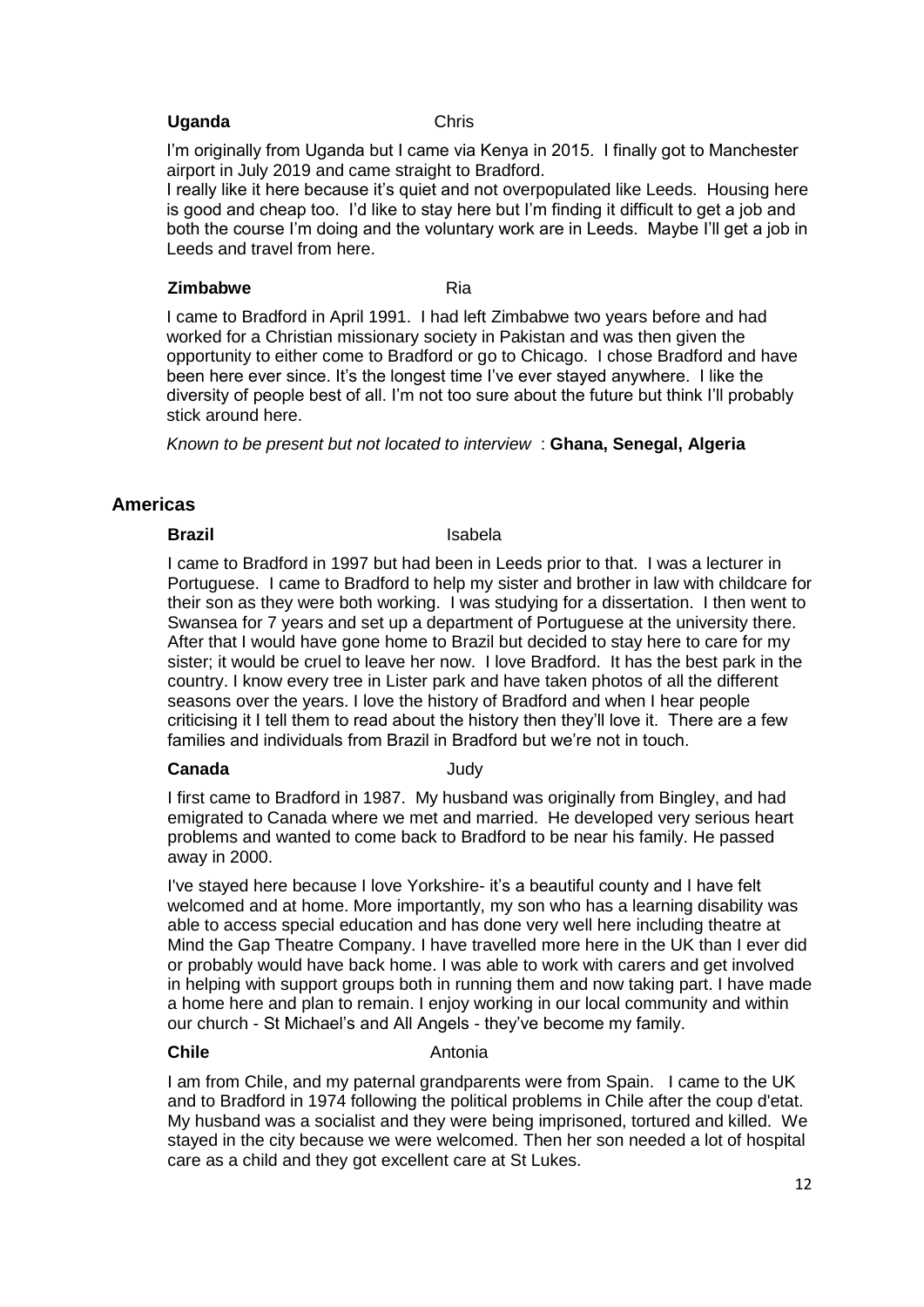### **Columbia Gloria**

I came to the UK and to Bradford some 10 years ago, mainly to marry my husband. I have stayed because I like it here.

### **Dominica** Lavinia

My parents came to the UK in the early 50's and sent for me and my sister. We'd been with our grandparents. I was 26 before I went back for a visit. I've always lived and worked in Bradford. I've been very involved in the Felix Credit Union, the first to be set up in Bradford. I've been a nurse at the BRI amongst other things and am now retired. I'm still busy as a volunteer. I've visited other cities in the UK but I think Bradford is a friendly place and I'll stay here.

### Guyana **Buyana** Rebecca

I come from Guyana (which used to be called British Guinea) in the 1960s. Originally I was in South Yorkshire but came to Bradford for training and got a job. I've stayed here ever since. I've travelled around but this is my base. I like the friendliness of the people and the diversity. I feel welcome and at home. I'm getting on with life here. There are a few other people from Guyana here and we sometimes meet up.

#### **Jamaica** Eric

I came to Derby from Jamaica at the beginning of 1962 and worked there for 9 months. I then went to a wedding in Bradford in September of that year and I found the atmosphere here so different. People seemed loving and caring. I went back to Derby and the following week I moved to Bradford and have been here ever since. My family are all here and I've stayed because the people are more friendly than in any other place.

As things go I'll stay here in the future but also spend more time in Jamaica.

# **Nevis & St Kitts Carribean** Sean

I was born in Bradford. Both my parents came here for work from Nevis. My mother was a nurse and my father worked in engineering. My dad eventually went to the USA but all the rest of my family are here. We are Bradfordians. My friends are all here. This is "God's own country". The community is very good.

# USA Polly

I was born and brought up in the USA in Pennsylvania and Massachusetts. I came to Bradford in 1991 for work. There are a few other Americans I've come across here but I wouldn't say there was a community. I've stayed in Bradford because I've made the best friends I've ever had here, and got married here too.

*Known to be present but not located to interview* : **Peru, Venezuela** 

# **Australasia & Pacific**

*Known to be present but not located to interview* : **Australia, New Zealand**

### **\*\*\*\*\*\*\*\*\*\*\*\*\*\*\*\*\*\*\*\***

End of the list of countries.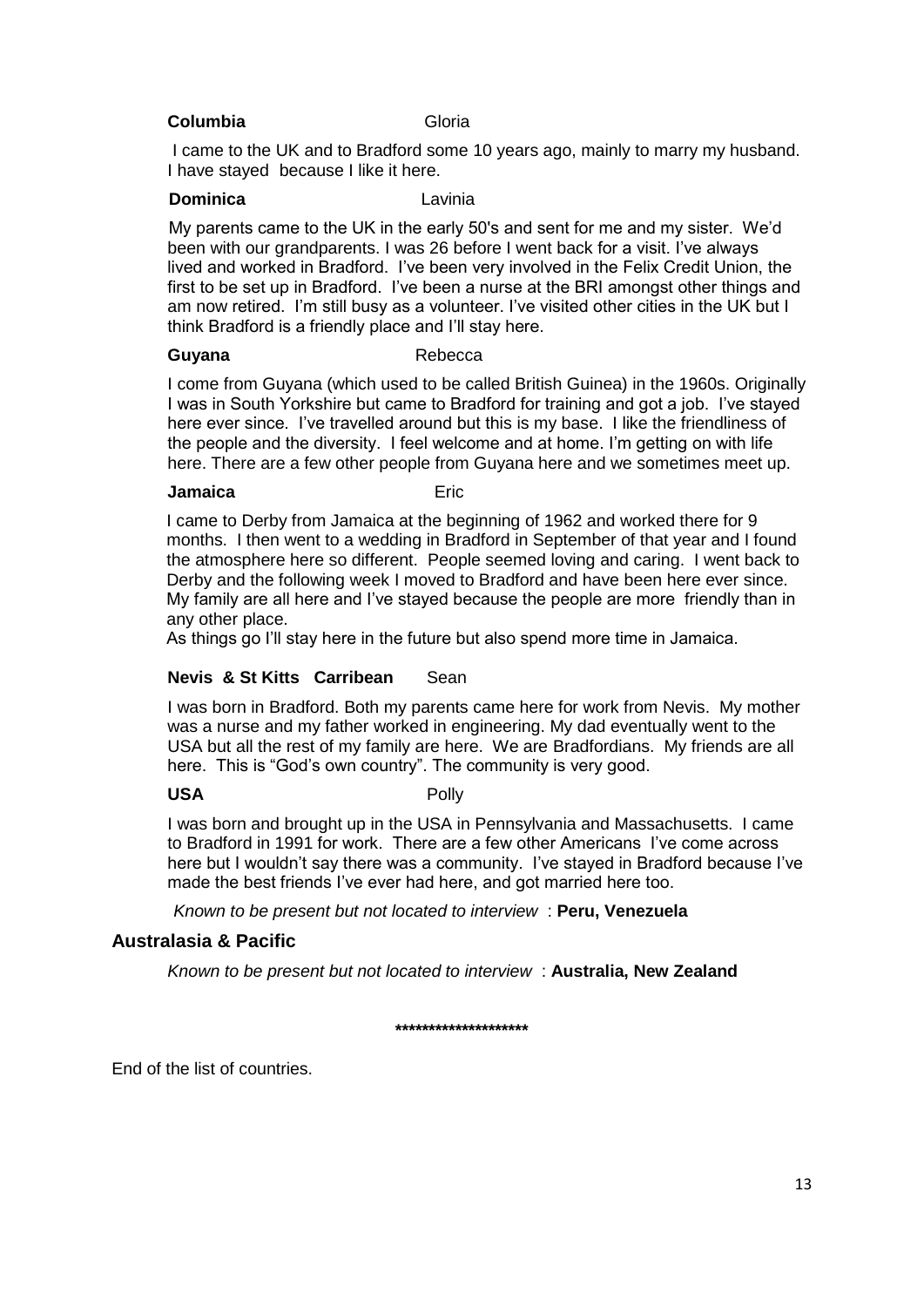### **Outline map of the Bradford District**

The interviews were from people across the District (not limited to the place-names shown)..



### **Appendix 1 : Some potential users of the list, both within Bradford and elsewhere**

It is hoped that this work can be used in a wide variety of places and by many people. For example:

- Current and future Lord Mayors may wish to use and promote this list.
- Schools may well be interested in project work.
- This may encourage more stories to be written and spoken by young and old alike.
- Creative writing through poetry and short stories could be inspired.
- Talks to local history groups and 'present day' groups/clubs and societies.
- Plays and videos there is great opportunity for playwriters and actors.
- BcB radio, Sunrise Radio and other local and regional radio/TV.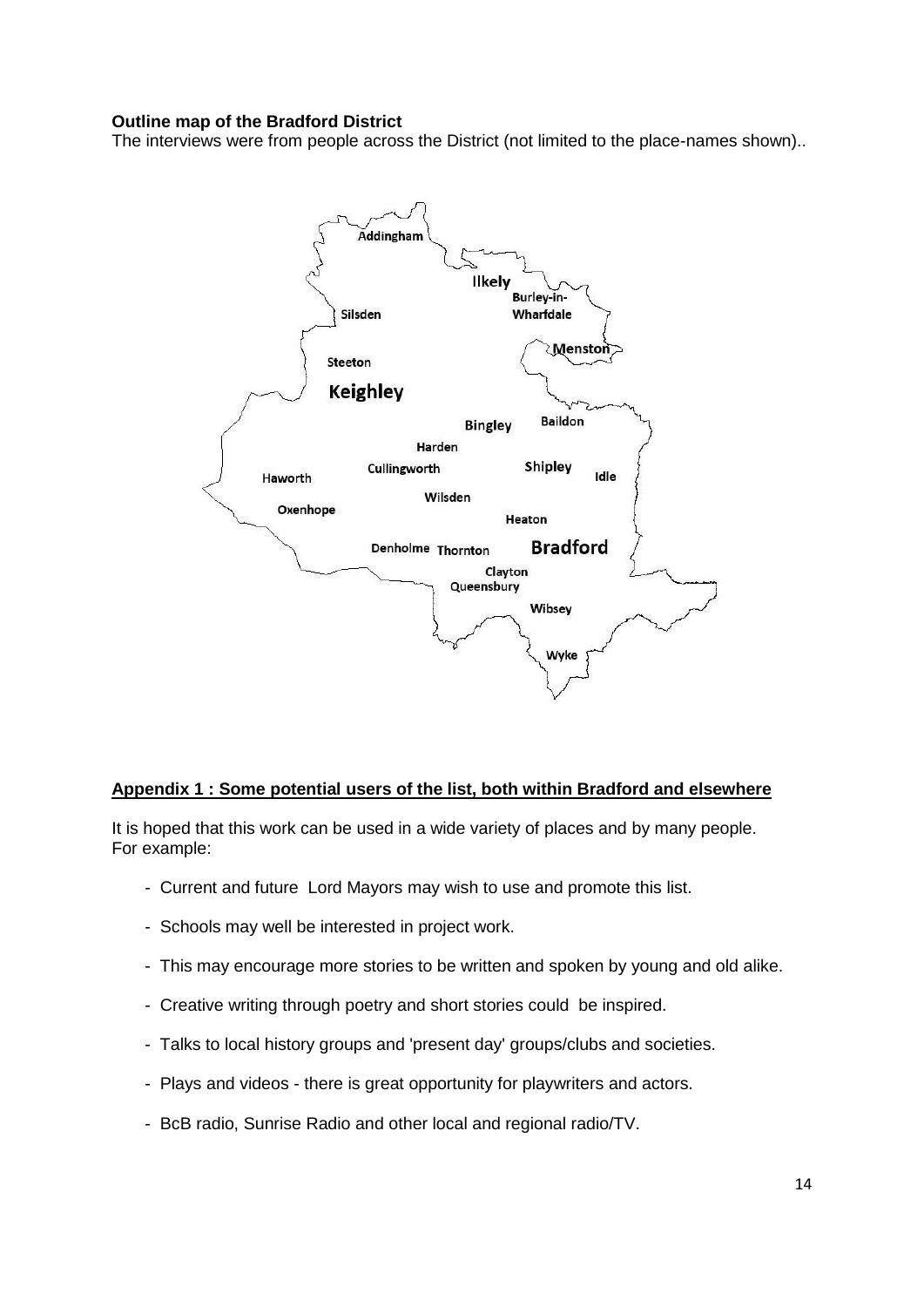# **Appendix 2 : Research Methodology, and acknowledgements**

This particular survey approach has not been used anywhere else to the authors' knowledge. The 2011 census is of limited help, and is increasingly out of date. As there are no accessible lists for this information it has been compiled by asking as many people as possible. Inevitably the list is not comprehensive. The authors will be keen to hear of any omissions. The list represents the situation in 2019-2020.

For the listing, the categories used are defined by country, or sometimes by a region within a country. To be included, either the Bradford resident, their parents, or occasionally grandparents, should have come from that country (or countries). They may be longstanding residents or be relatively recent. One, or sometimes two, people from each country or region have been interviewed, notwithstanding the size of the population in the District. Only a first name or a pseudonym is used. There are also some countries which are known to be represented but no specific person could be found to be interviewed. The latter are listed under the appropriate continent.

Students here just for the duration of their course are not included.

This does not cover languages. There are many more languages than countries of origin in Bradford. Nor does it cover religion or faith.

A *'multiple contacts research technique'* was used. This entailed asking and interviewing a range of people with contacts and knowledge in different fields and in different parts of the District. Then those people were asked for *their* contacts - who they might know originating from other countries. Whilst this did not guarantee complete coverage it did help to meet the requirements. A note explaining the purpose of the interview was made available to each person interviewed (in appendix 3).

*Incidentally, it would also be interesting to research the opposite perspective. Namely those countries to which former Bradford residents have moved. The combined result would reflect 'The world in Bradford' and 'Bradford across the world'.* 

# Acknowledgements :

The authors are very grateful to all those who agreed to be interviewed and to those who assisted in finding contacts for potential interview. This compilation could not have been done without them. In particular thanks to Judy White and Community Works, BIASAN, the Millan Centre, the Believing in Bradford group and Naweed Hussain.

Many thanks also to those who read and commented on the initial drafts of this work: Bruce Barnes, Lesley Matthews, David Somerville and Shabina Aslam.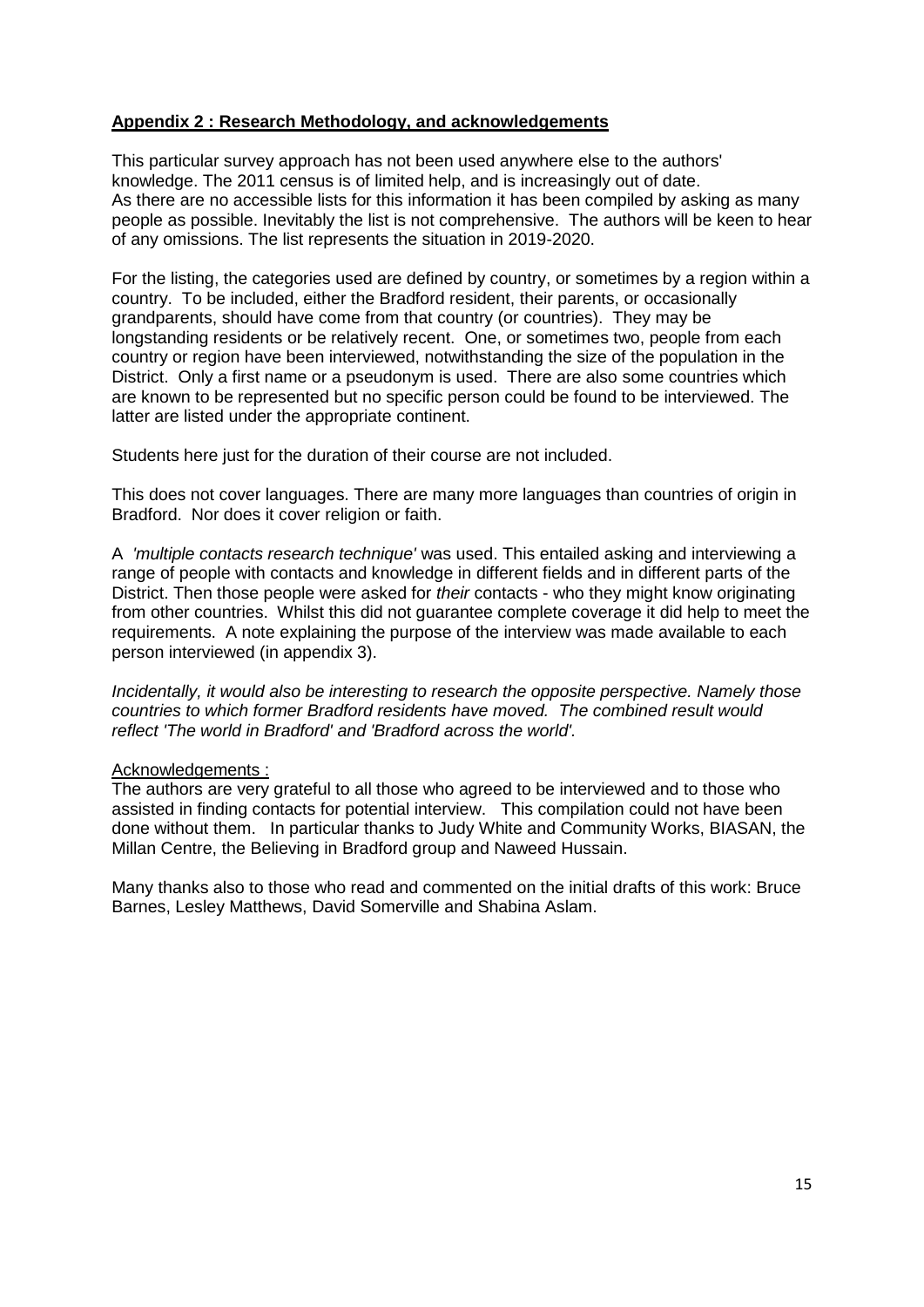# **Appendix 3 : Questionnaire and explanatory letter**

# **Questionnaire**

Introduce by saying: The aim is to find out how many countries and regions across the world are represented by people currently living in the Bradford District. Surprisingly, no one has yet made such a list, not for Bradford, nor for other cities either.

The interviews/discussions (face-to-face, or phone or email) are under five minutes, using all or some of the following topics :

- 1. Where are you or your family (inc parents) originally from?
- 2. When did you or family first come to Bradford?
- 3. What specifically brought you to Bradford?
- 4.What do you like about Bradford
- 5. Why have you stayed and are you likely to stay?
- 6. Do you know of specific clubs or centres where those of your heritage can meet?
- 7. First name or a pseudonym?
- 8. Know of others in Bradford from 'nearby' countries?
- 9. Offer copy of explanatory letter

### **Explanatory letter offered to respondents**

Thank you for agreeing to be interviewed.

**The aim of this project** is to find out how many countries and regions across the world are represented by people currently living in the Bradford District. Surprisingly, no one has yet made such a list, not for Bradford, nor for other cities either.

(the 2011 census has very limited information, covering birth country and ethnicity).

**No names are needed** - it is anonymous and confidential. Just a first name or a pseudonym. It is not a count of people. We'll only be talking with one or two from each country or region of origin in the world, no matter how many or few are in Bradford. We're also asking how people came to be in the District, whether they have come recently or whether they've been here for generations.

We want to be as comprehensive as possible, although we realise that the list of places will change over time.

**This is being done by just two of us - both Bradfordians** - because we want to fill a gap in Bradford's knowledge. No one's asked us to do it. We are not a company and no personal information whatsoever will be given to anyone else.

It's not for the Council - they are not part of it nor are paying for it.

It's purely on our own initiative to make a positive contribution to the city and district.

### **We hope this information will help everyone to know more about the area**.

For example, schools, youth clubs and adult groups could get ideas to write their own stories and plays.

We aim to finish the list by mid 2020. Then a free copy of the list of countries /regions will be available by email, from either of us, to anyone who requests it.

Thank you.<br>peternias@aol.com m.somerville@phonecoop.coop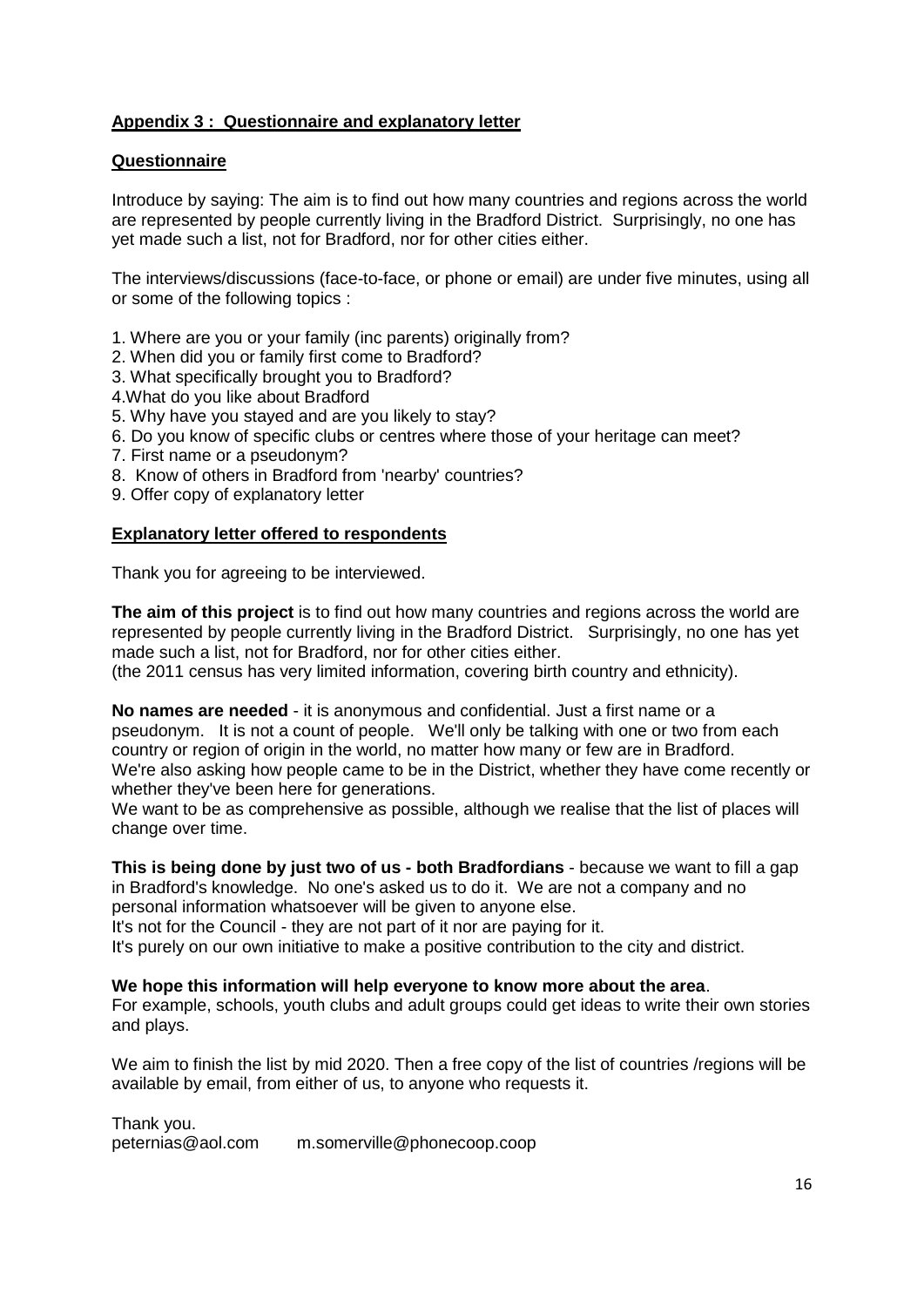# **Appendix 4 : References**

These selected references, press cuttings, exhibitions, plays and media programmes offer background information on the topic. Each of these sections are in ascending date order.

a) Talks, exhibitions, press cuttings, plays & films : (T&A : Bradford Telegraph & Argus newspaper)

*Bradford's Diverse Cultures exhibition : 'Above the Noise'* held at Bradford's National Science & Media Museum 2019 : T&A 25.3.19

*Ode to Bradford* exhibition Jenna Greenwood 2019 T&A 30.3.19

*Bradford Diversity call for videos* : Bradford UNESCO City of Film T&A 10.4.19

*Visions of Bradford* : a play by Katie Turner-Halliday performed at Kala Sangam 10.5.19 and reported T&A 10.5.19

*What does national identity mean these days?* Public talk by former Archbishop of Canterbury Rowan Williams, held in Bradford Cathedral 20.5.19

*The Lost Portraits of Bradford* : BBCTV 4 film Hidden History : Shanaz Gulzar & Tim Smith Mon 28th Oct 9pm 2019

*One in six in district born abroad :* T&A 5.12.19

*Bradford split on immigration* T&A 7.12.19

*Over 300 refugees resettled in district* T&A 11.12.19

*Visit of William & Kate, Duke & Duchess of Cambridge, to Bradford* T&A 16.1.20

*Humans of Bradford : Spotlight falls on city's untold life stories* T&A 29.1.20

b) Books & data references:

*Bradford in Figures* : 1981 census : Bradford Council 1984

*Destination Bradford : a Century of Immigration* : Bradford Heritage Recording Unit 1987

*1987 Schools Language Survey : Bradford MDC* 1987

*The Bradford Book : The Indispensable Guide to England's Bounced-Back City* 1990 esp pp 99-104 on multicultural Bradford

*Here to Stay : Bradford's South Asian Communities : Bradford Heritage Recording Unit* 1994

*The Struggle for Racial Justice : The Story of Bradford 1950-2002* : Ramindar Singh 2002

*A Home from Home : from immigrant boy to English man* : George Alagiah : 2006 chap 4 re Bradford & multiculturalism esp pp 144-245

*Our Stories Our Lives* : Wahida Shaffi (ed) 2009 on Bradford